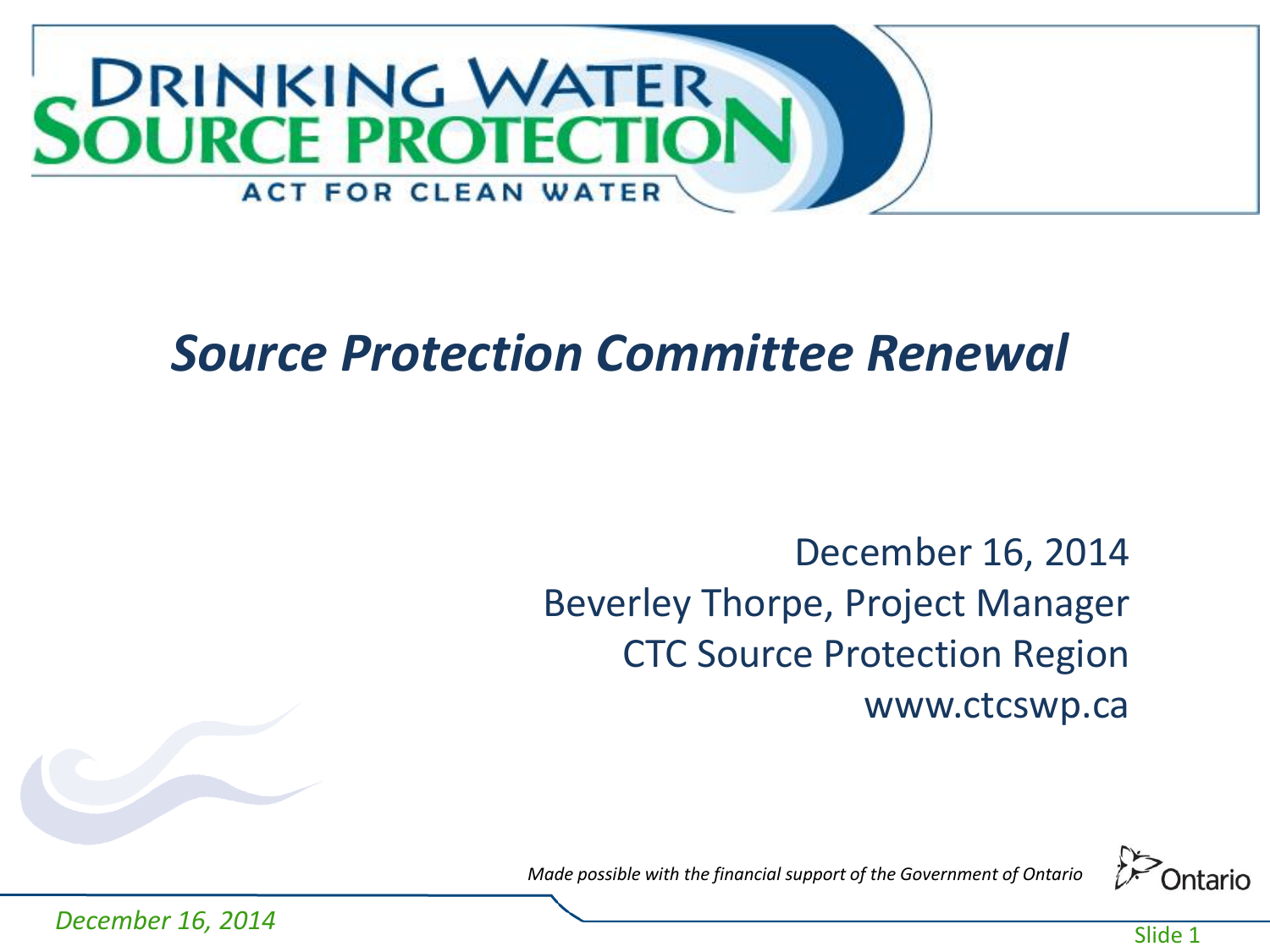

# **Outline of Presentation**

- SPC member replacement process
- Ongoing SPC responsibilities after plan approval
- Going forward: discussion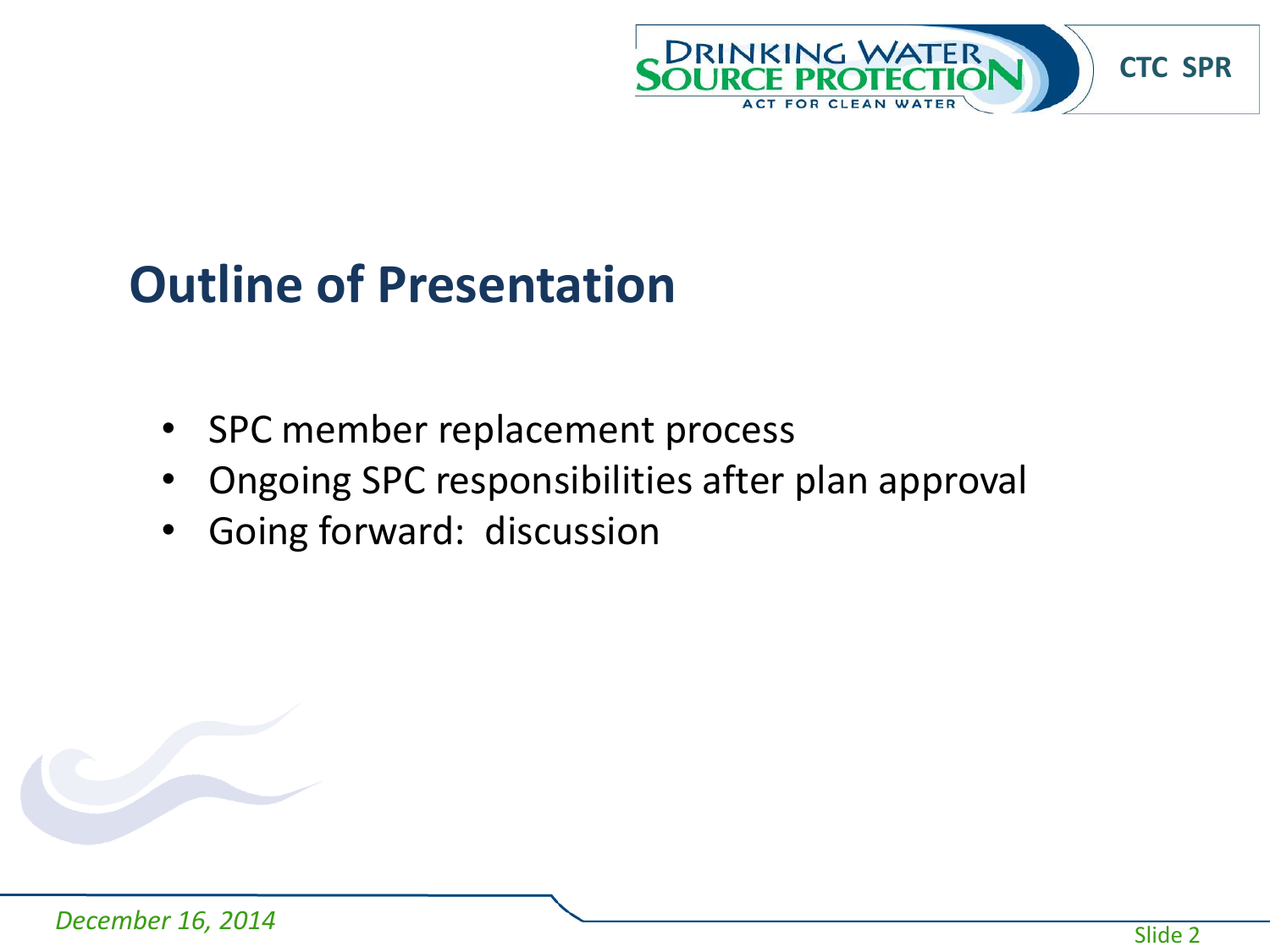

## **Requirements under CWA & O. Reg. 288/07**

- When Plan approval posted on EBR your terms begin to expire
	- Likely mid to 3<sup>rd</sup> quarter 2015
- New appointments for 3 year terms
- SPA must follow prescribed recruitment process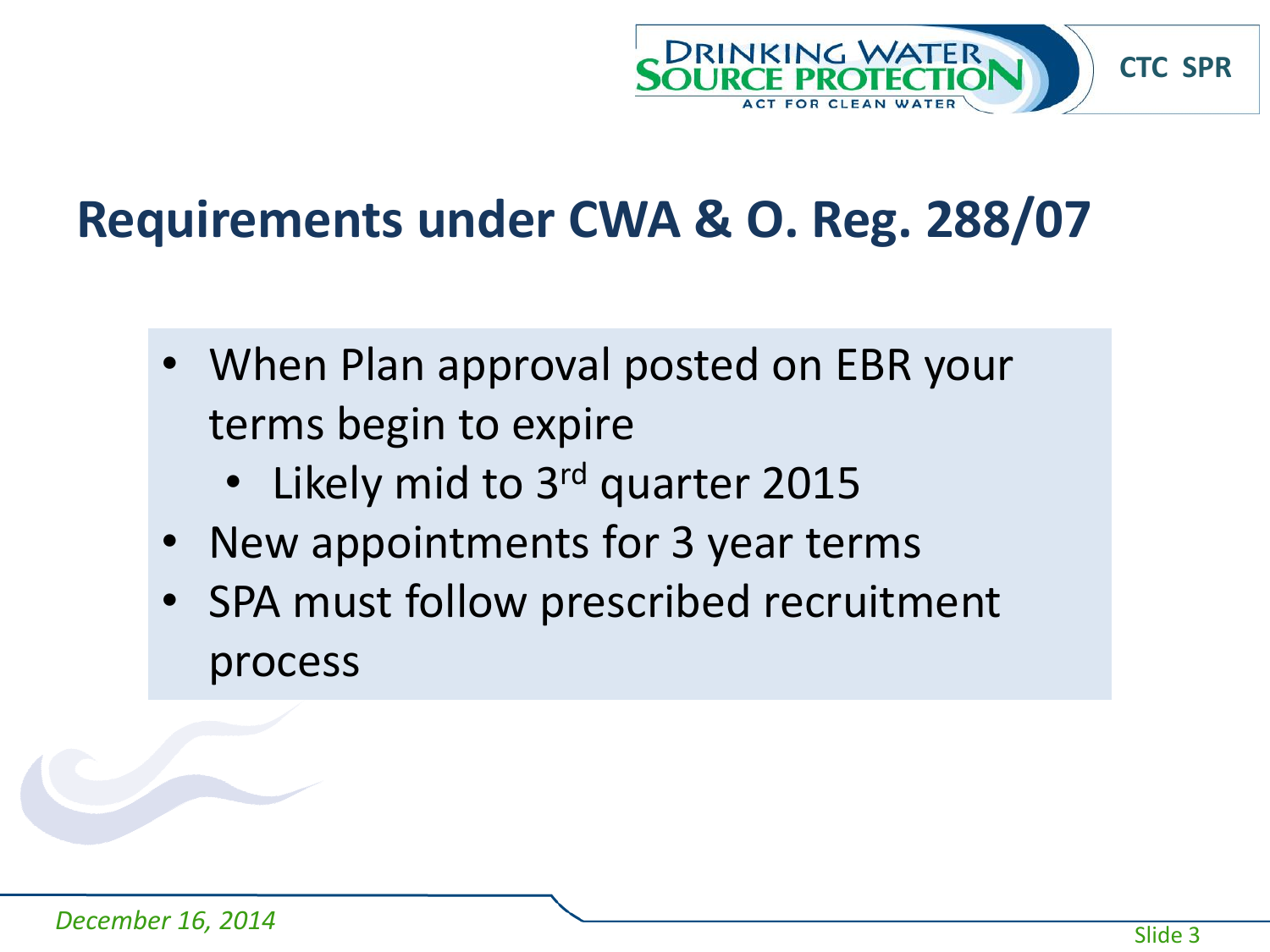

## **Staggered Expiry of Terms**

*Must maintain 1/3:1/3:1/3 balance amongst municipal, economic, and general public representation*

| <b>Year 1 (Posting of</b><br><b>Approval on EBR)</b> | Year 2 (first<br>anniversary of<br>posting) | Year 3 (second<br>$\vert$ anniversary of<br>posting) |
|------------------------------------------------------|---------------------------------------------|------------------------------------------------------|
| 3 from each                                          | 2 from each                                 | 2 from each                                          |
| group(9)                                             | group(6)                                    | group (6)                                            |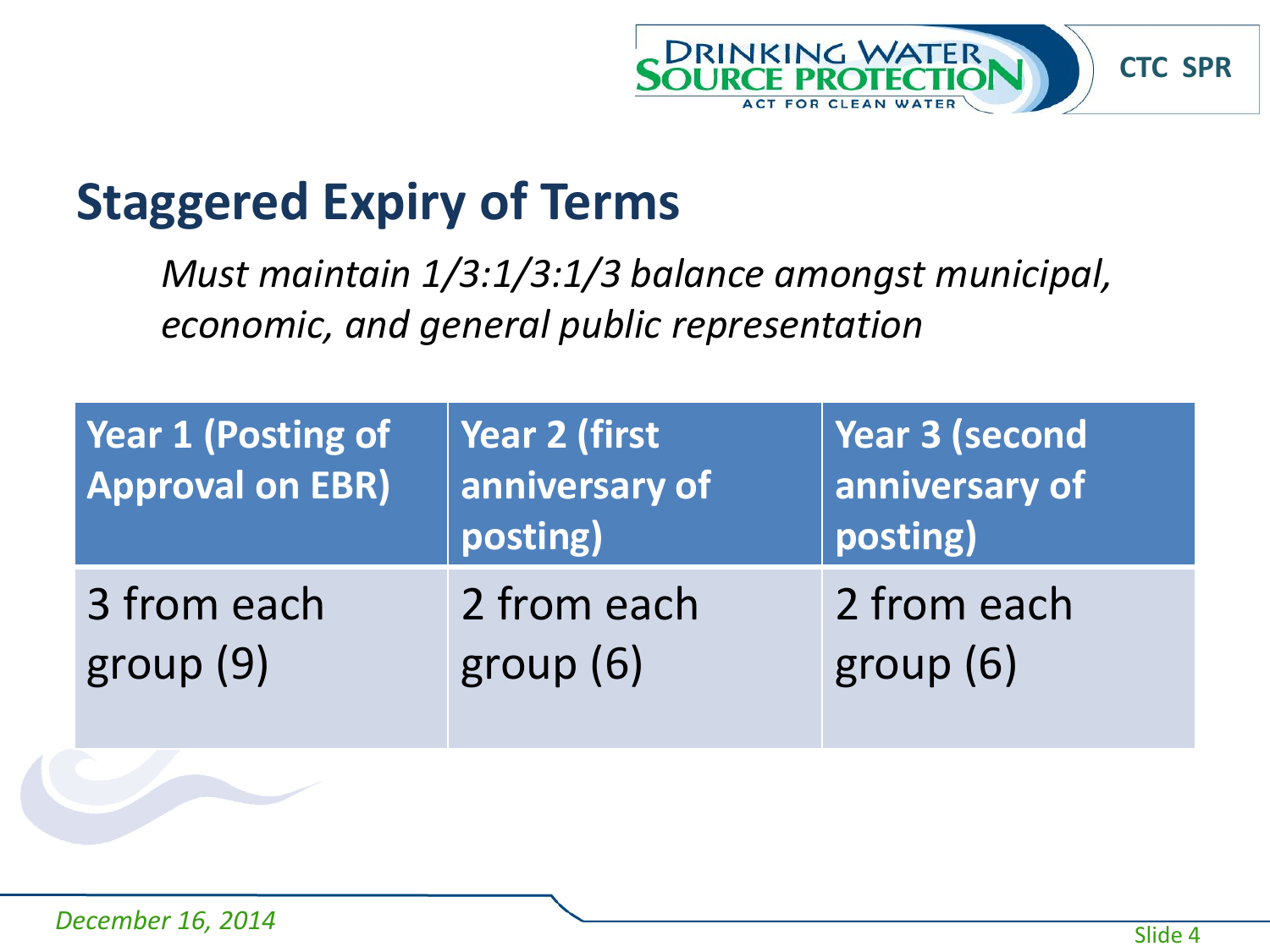

## **SPC Member Recruitment Process**

- **Municipal Representatives**
	- SPA contacts local municipalities that are grouped for a municipal appointment endorsed by all in the group – can reappoint same rep
- **Economic and General Public Representatives**
	- SPA places notice in newspapers and on the internet
	- Invite comment on composition
	- Invite applicants
	- Existing SPC members may apply
- SPA may appoint interim members during this recruitment process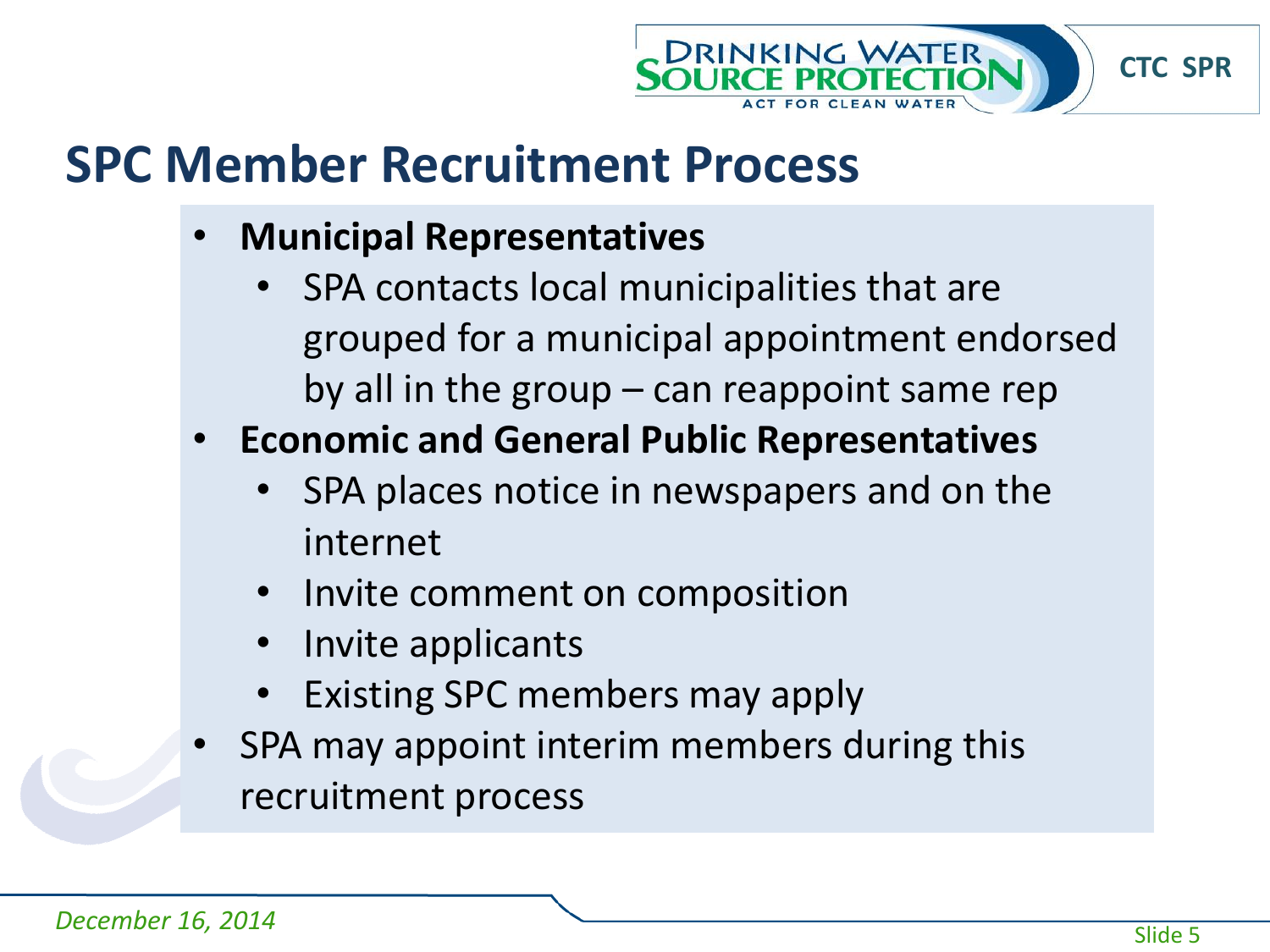

## **SPC Roles During Implementation**

#### **Mandatory**

- Review and consult on technical work for new systems
- Review annual reports
- Undertake work to prepare for amendments to source protection plans

#### **Discretionary**

• Other tasks as identified by the SPC itself and approved by the SPA or the ministry.